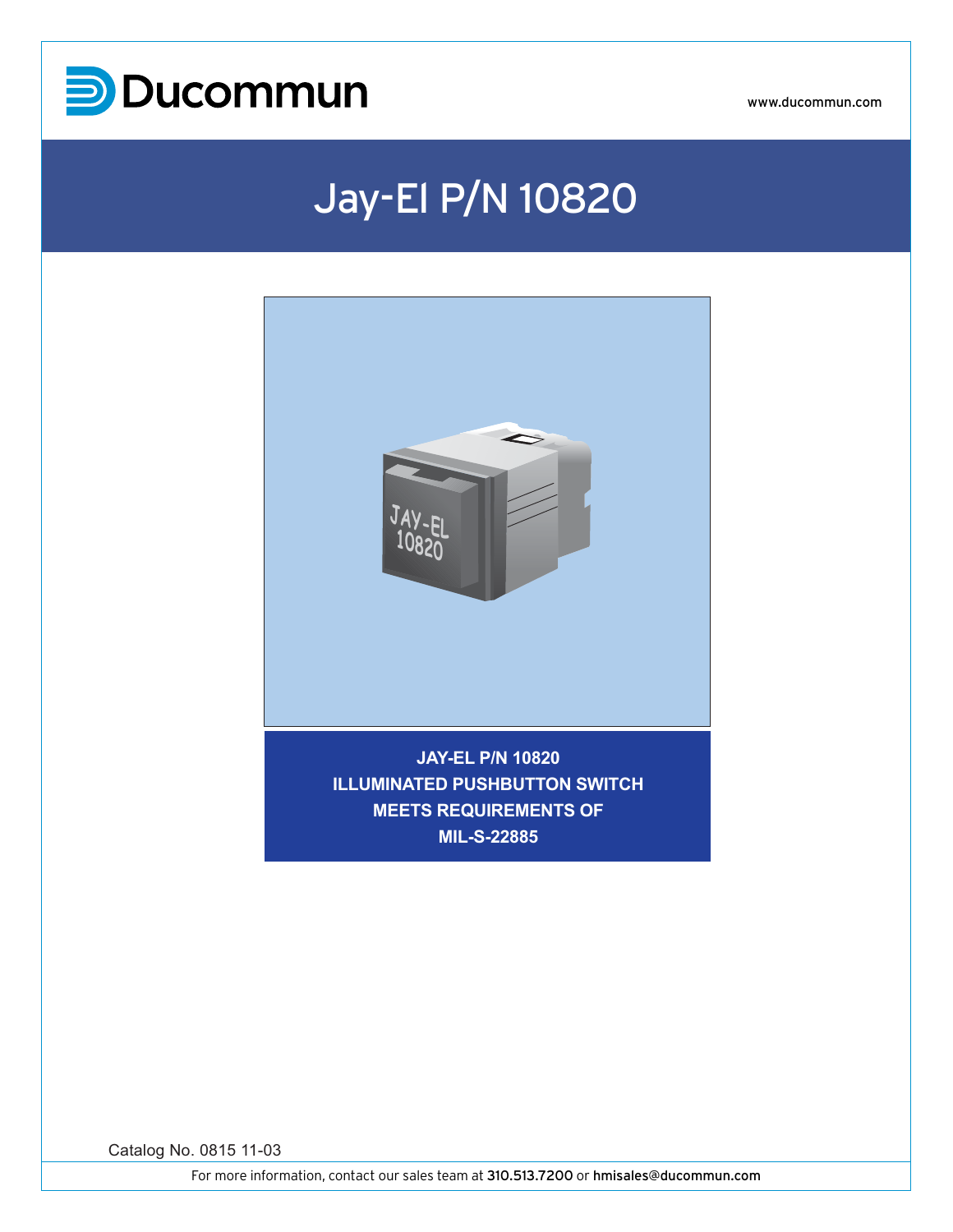# **P** Ducommun



### **ENGINEERING SPECIFICATIONS**

#### **ELECTRICAL**

Switch Contacts:

Silver alloy contacts are standard. Gold contacts are recommended for reliable low level switching below 1.0 amperes.

Basic Switch contacts per Mil-S 8805/101 Switch Ratings:

|                                | Sea Level,. 28VDC  | 50,000 feet, 28VDC |
|--------------------------------|--------------------|--------------------|
| _oad                           | NO or NC           | NO or NC           |
|                                | (Amperes, maximum) | (Amperes, maximum) |
| Resistive<br>Inductive<br>_amp | 8.0<br>5.0<br>1.0  | 8.0<br>3.0         |
|                                |                    |                    |

**SILVER CONTACTS**

1/ Inrush, 10:1 for 20 milliseconds maximum.

2/ Minimum conditions are dependent on use and atmospheric conditions. Contact Jay-El for detailed application information.

#### **GOLD CONTACTS**

|                              | Sea Level<br>and<br>50,000 Feet   |  |  |  |
|------------------------------|-----------------------------------|--|--|--|
| Max. Voltage<br>Max. Current | 28VDC<br>1 Amp. Res. . 5 Amp. Ind |  |  |  |

Contact Resistance:

3 Ohms maximum at low level load 10 Milliamps, 30 Millivolts Low Level, 10 Milliamps, 30 Millivolts Logic, 10 Milliamps, 5 Volts 25 Milliohms maximum in accordance with MIL-S-22885 for switch contacts and 1 OHM maximum in accordance with MIL-S-22885 for lamp contacts.

Electrical Life:

25,000 cycles at rated loads per Para. 3.6.24 of MIL-S-22885C.

#### **ENVIRONMENTAL**

| In accordance with MIL-S-22885 & MIL-S-901 |                                            |  |  |  |  |
|--------------------------------------------|--------------------------------------------|--|--|--|--|
| Temperature:                               | High + $85^{\circ}$ C Low -55 $^{\circ}$ C |  |  |  |  |
| Explosion:                                 | Per Mil-Std-810, Method 511                |  |  |  |  |
|                                            | Procedure II                               |  |  |  |  |
| Humidity:                                  | Per Mil-Std-202, Method 106                |  |  |  |  |
| Vibration:                                 | 10-2000Hz @ 0.6DA or 15 G                  |  |  |  |  |
|                                            | (Peak) whichever is less.                  |  |  |  |  |
| Shock:                                     | 75G's, 6millseconds,                       |  |  |  |  |
|                                            | Half sine & MIL-S-901C                     |  |  |  |  |
| EMI:                                       | Per Mil-Std-285                            |  |  |  |  |
| SPLASH PROOF:                              | MIL-STD-108                                |  |  |  |  |
|                                            |                                            |  |  |  |  |

#### **MECHANICAL**

Actuation Force: To total travel Unsealed 2 to 5 pounds Sealed 2 to 5.5 pounds To switch contact transfer: 1 to 3.5 pounds.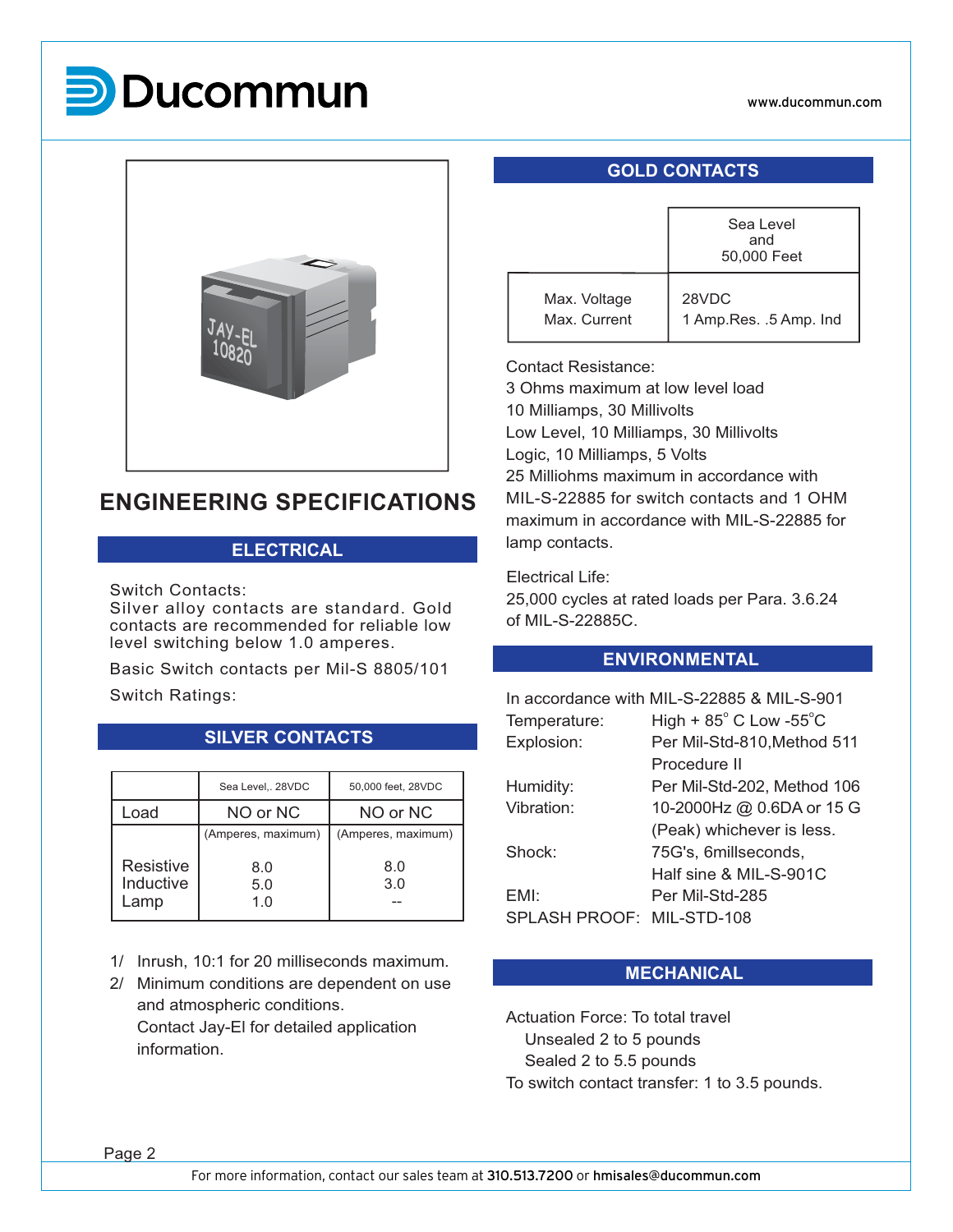

For more information, contact our sales team at 310.513.7200 or hmisales@ducommun.com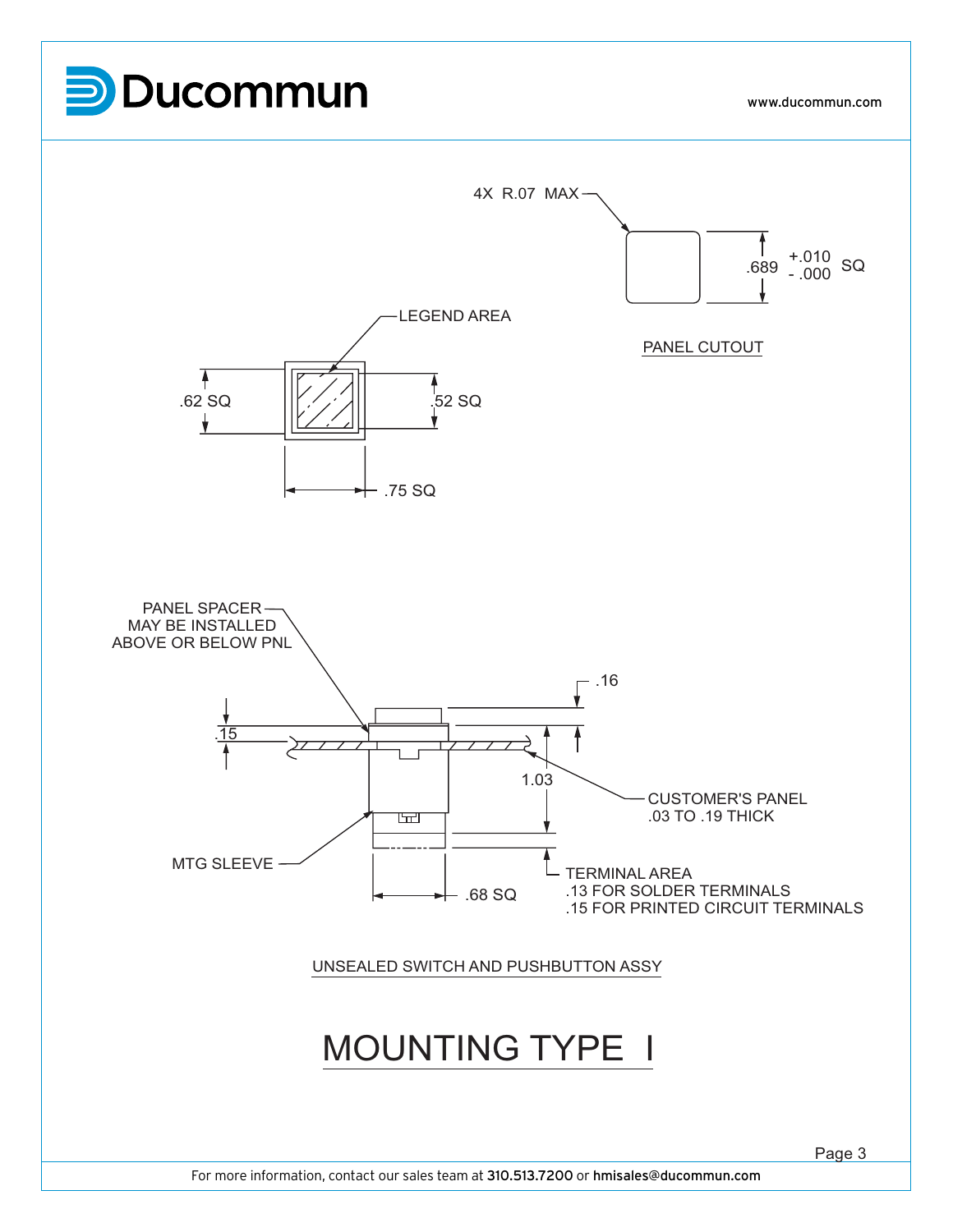## **P**Ducommun

www.ducommun.com

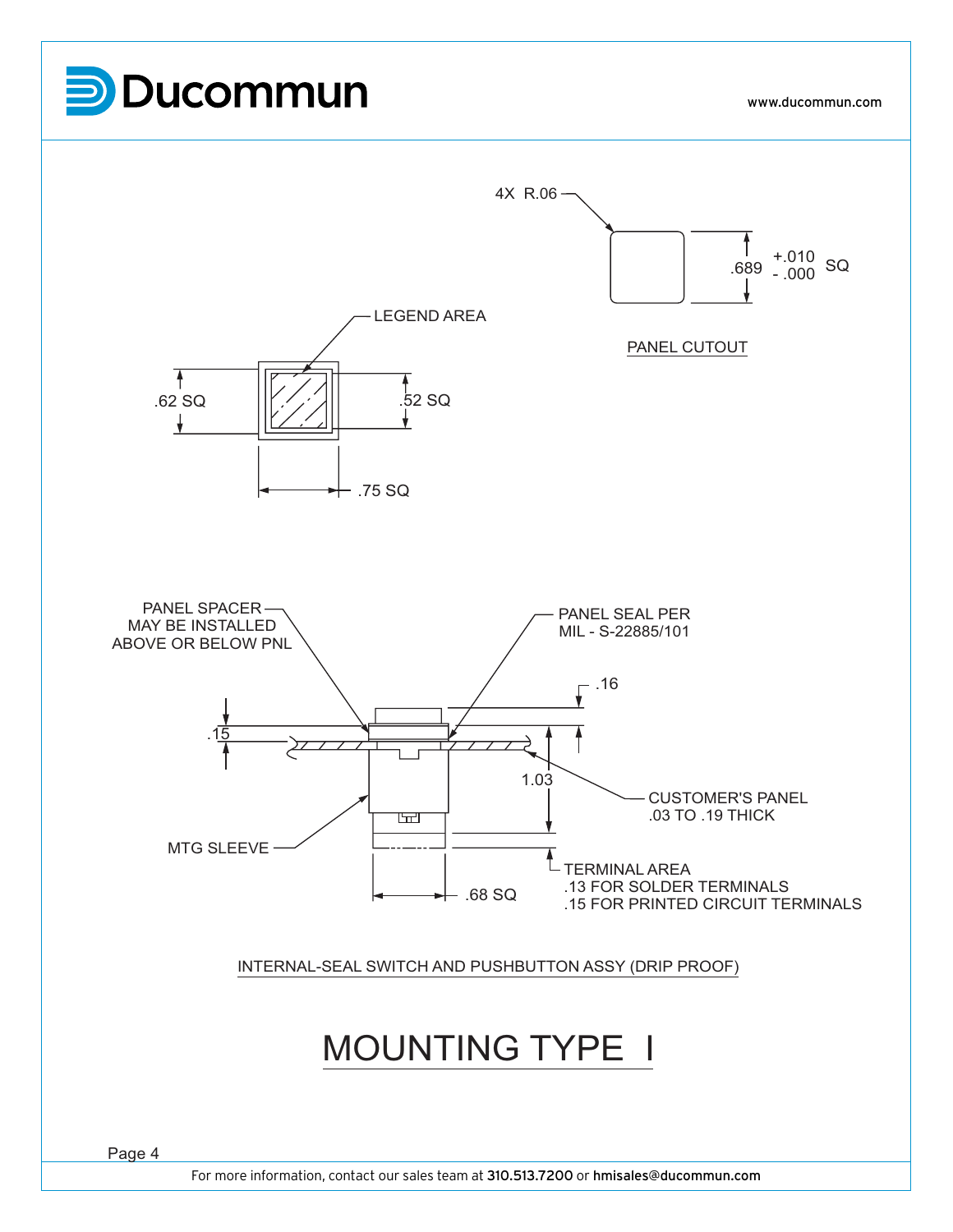

For more information, contact our sales team at 310.513.7200 or hmisales@ducommun.com

Page 5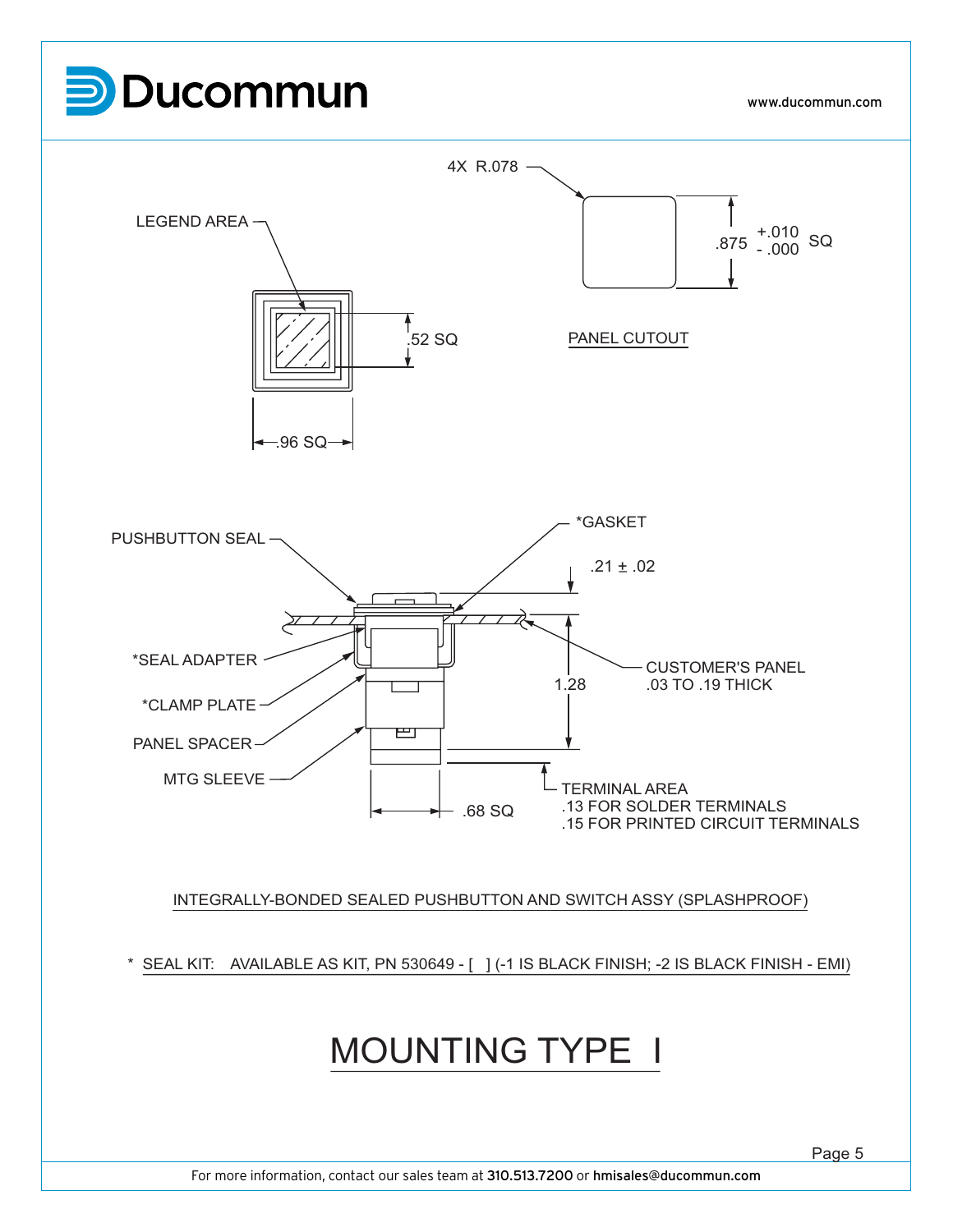





UNSEALED SWITCH AND PUSHBUTTON FOR PLUG-IN MATRIX

### MOUNTING TYPE III

For more information, contact our sales team at 310.513.7200 or hmisales@ducommun.com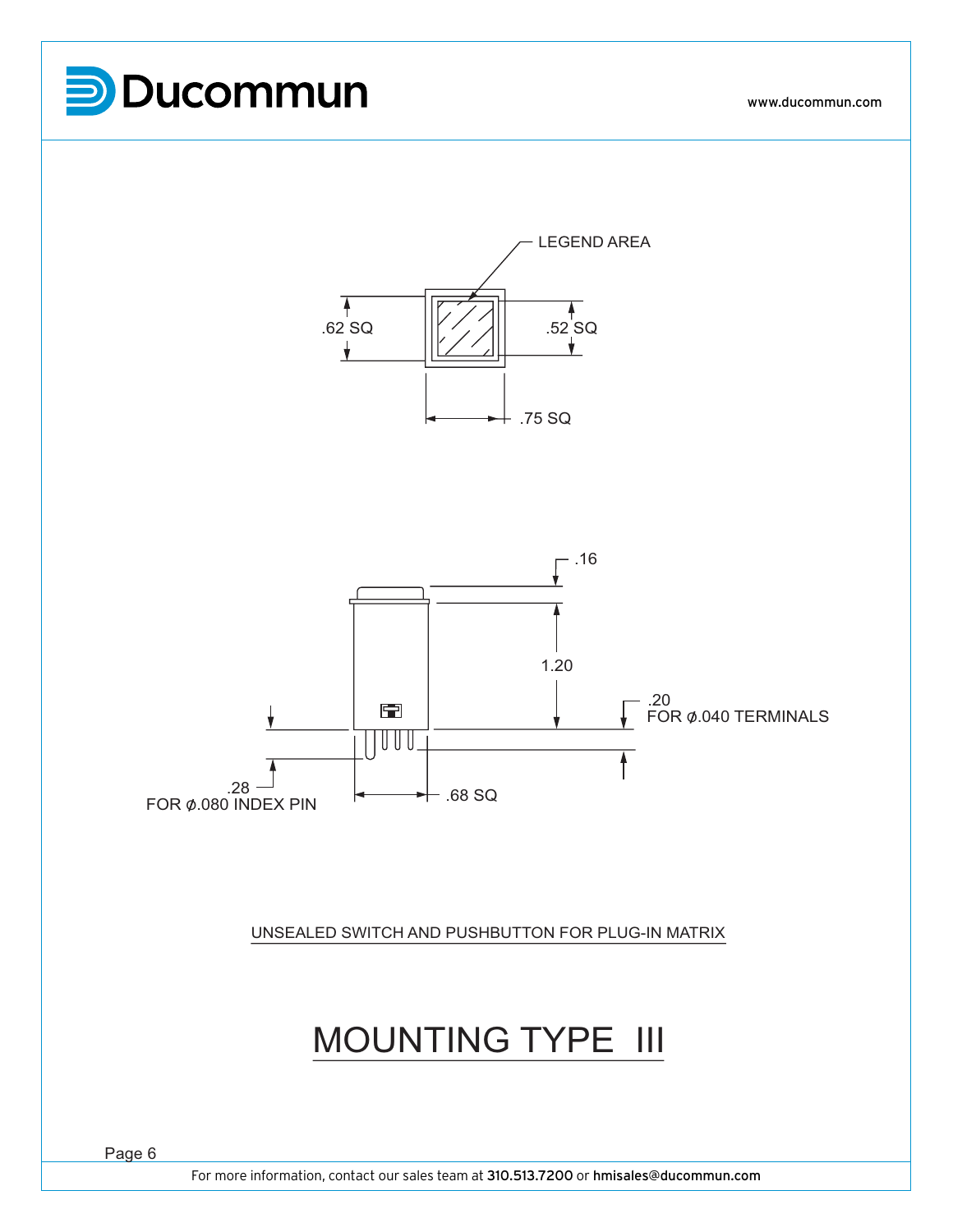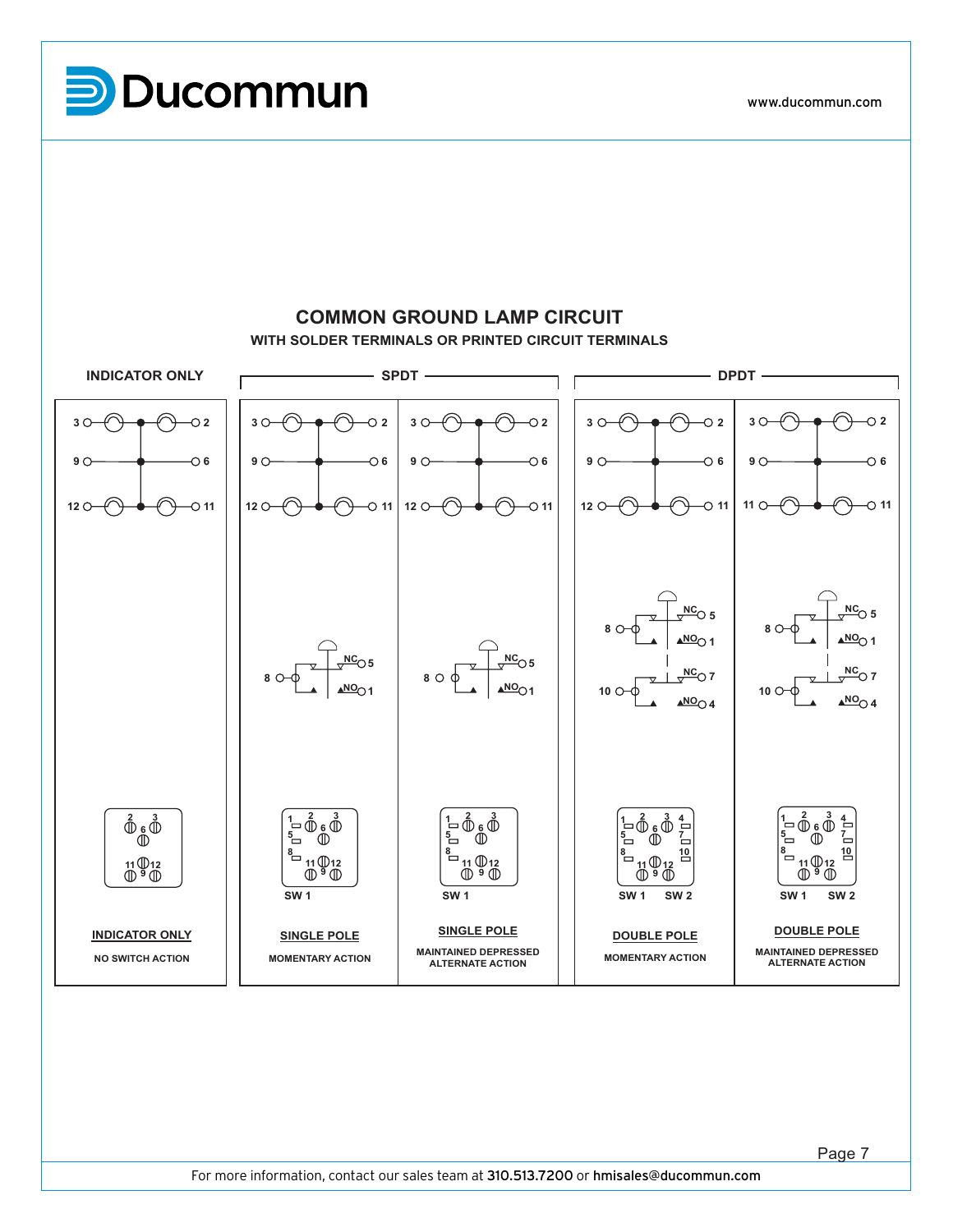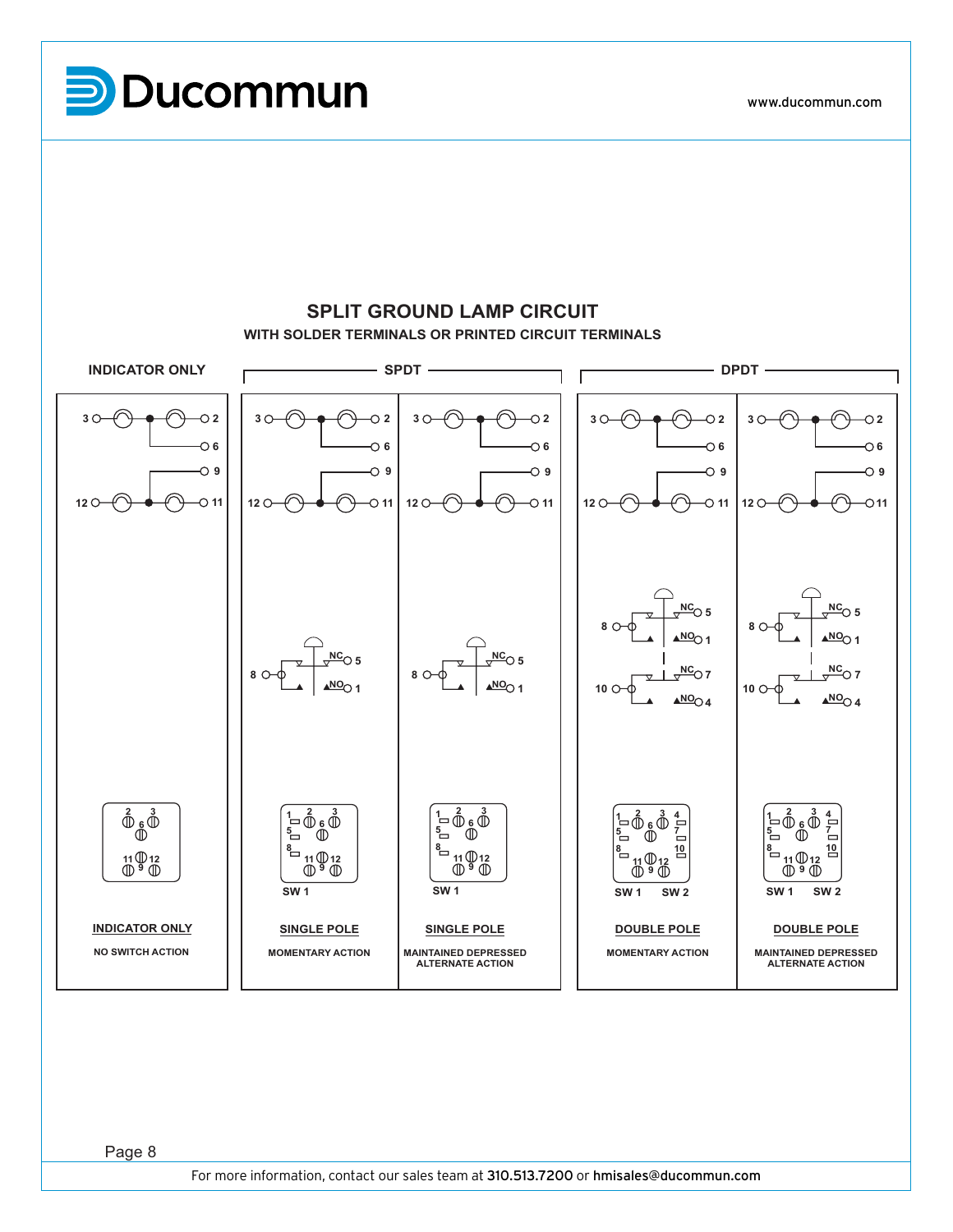



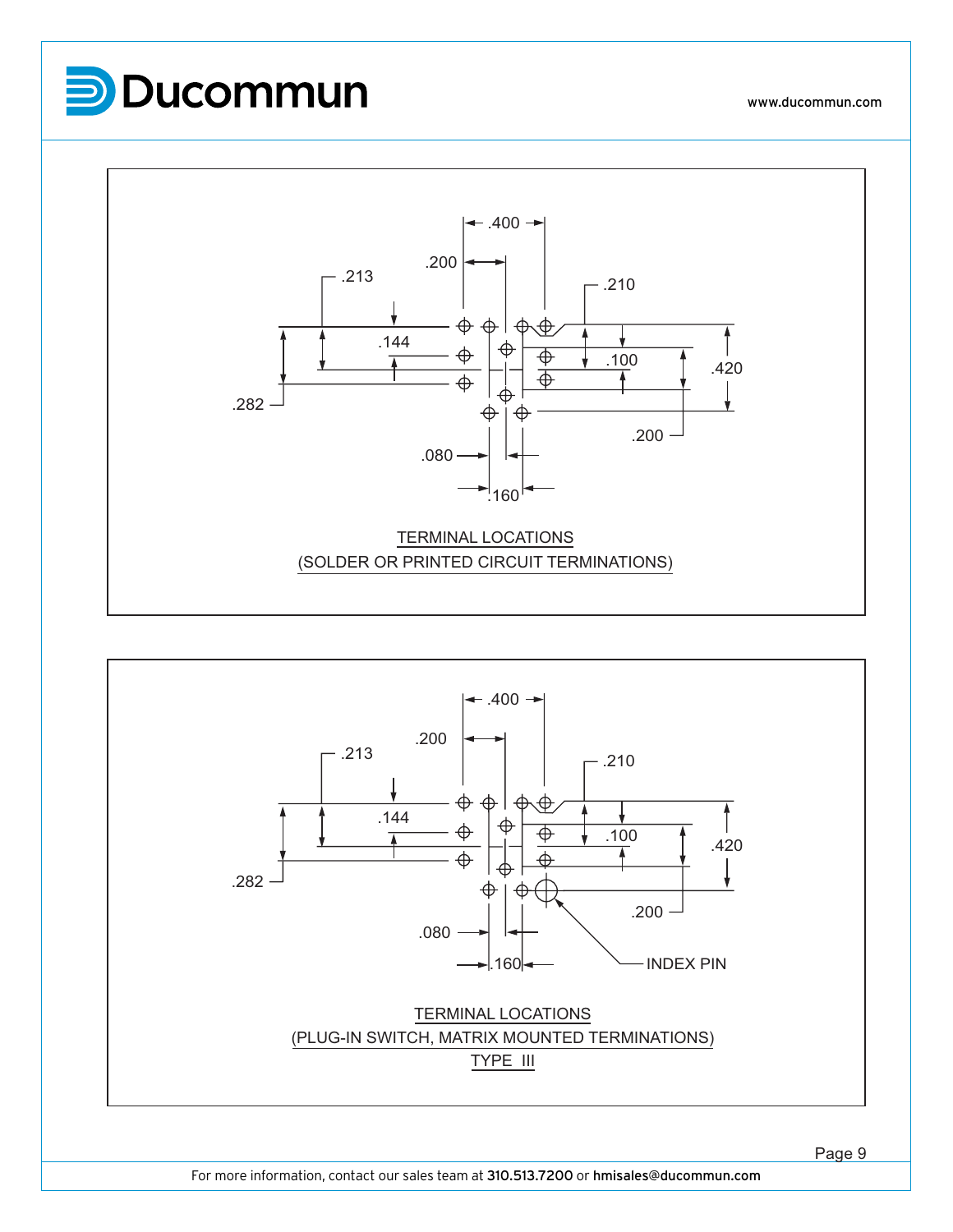

**ORDERING PROCEDURE -** Fill out Preliminary Product Specification using Tables below and submit to Jay-El for Customer Code assignment.

| <b>TABLE 1</b><br><b>BASIC P/N</b> | <b>TABLE 2</b><br><b>MOUNTING TYPE</b> | TABLE 3<br><b>BEZEL COLOR</b> | TABLE 4<br><b>SPLIT</b><br><b>GROUND</b> | <b>TABLE 5</b><br><b>EMI</b> | <b>TABLE 6</b><br><b>SEAL</b>           | <b>TABLE 7</b><br><b>RETAINED</b><br><b>PUSHBUTTON</b> |
|------------------------------------|----------------------------------------|-------------------------------|------------------------------------------|------------------------------|-----------------------------------------|--------------------------------------------------------|
| 10820                              | Ш                                      | <b>BLACK</b><br><b>CRES</b>   | <b>YES</b><br>NΟ                         | <b>YES</b><br><b>NO</b>      | <b>SPLASHPROOF</b><br>DRIP-PROOF<br>NO. | <b>YES</b>                                             |

| <b>TABLE 8</b><br><b>PUSHBUTTON</b><br><b>STYLE</b> | <b>TABLE 9</b><br><b>SWITCH POLES</b>                       | <b>TABLE 10</b><br><b>CONTACTS</b>                                                                                | <b>TABLE 11</b><br><b>SWITCH ACTION</b>                                                                           | <b>TABLE 12</b><br><b>UNLIGHTED</b><br><b>BACKGROUND</b><br><b>COLOR</b>                                                                                                                                                     | <b>TABLE 13</b><br><b>DISPLAY DATA</b> |
|-----------------------------------------------------|-------------------------------------------------------------|-------------------------------------------------------------------------------------------------------------------|-------------------------------------------------------------------------------------------------------------------|------------------------------------------------------------------------------------------------------------------------------------------------------------------------------------------------------------------------------|----------------------------------------|
| <b>STANDARD</b>                                     | <b>INDICATOR</b><br>O<br>1 SPDT<br>$\overline{2}$<br>2 SPDT | (ABOVE 1 AMP)<br><b>SILVER</b><br>S.<br><b>CONTACTSID</b><br>(BELOW 1 AMP)<br><b>GOLD</b><br>G<br><b>CONTACTS</b> | <b>INDICATOR</b><br>$\circ$<br><b>MOMENTARY</b><br>M<br><b>MAINTAINED</b><br><b>DEPRESSED</b><br><b>ALTERNATE</b> | <b>BLACK</b><br><b>BLK</b><br><b>DW</b><br><b>DIFFUSED</b><br><b>WHITE</b><br><b>NG</b><br><b>NEUTRAL</b><br><b>GRAY</b><br><b>RED</b><br>R<br>AMBER<br>A<br>$\checkmark$<br>YELLOW<br>G<br><b>GREEN</b><br>B<br><b>BLUE</b> | TO BE SPECIFIED ON<br>PRELIMINARY FORM |

| <b>TABLE 14</b><br>* LIGHTED<br><b>COLOR</b>                                                                                                                                                                                                                                                                                                                                                                | <b>TABLE 15</b><br><b>DISPLAY TYPE</b>                                                                                                                                                                                                                                                                                                                                                                                                                                                                                                                                                                                                                                                                                                                                                                                                                                                                                                                                                                                                                                                        | <b>TABLE 18</b><br><b>CHARACTER SIZE</b><br><b>AND PLACEMENT</b> | <b>TABLE 17</b><br><b>LAMPS</b>                                                          |
|-------------------------------------------------------------------------------------------------------------------------------------------------------------------------------------------------------------------------------------------------------------------------------------------------------------------------------------------------------------------------------------------------------------|-----------------------------------------------------------------------------------------------------------------------------------------------------------------------------------------------------------------------------------------------------------------------------------------------------------------------------------------------------------------------------------------------------------------------------------------------------------------------------------------------------------------------------------------------------------------------------------------------------------------------------------------------------------------------------------------------------------------------------------------------------------------------------------------------------------------------------------------------------------------------------------------------------------------------------------------------------------------------------------------------------------------------------------------------------------------------------------------------|------------------------------------------------------------------|------------------------------------------------------------------------------------------|
| C<br><b>CLEAR</b><br>R<br><b>RED</b><br>AMBER<br>A<br>Y<br>YFI I OW<br>G<br><b>GREEN</b><br>B<br><b>BLUE</b><br><b>DW</b><br><b>DIFFUSED</b><br><b>WHITE</b><br><b>WHITE</b><br><b>WI</b><br><b>LIGHT</b><br><b>NUETRAL</b><br><b>NG</b><br><b>GRAY</b><br>AVIATION<br>AG<br><b>GREEN</b><br><b>AVIATION</b><br>AY.<br><b>YELLOW</b><br><b>AG1 AVIATION</b><br><b>GREEN 1</b><br><b>BLUE 1</b><br><b>B1</b> | 1. BLACK CHARACTERS ON DIFFUSED WHITE BACKGROUND.<br>BACKGROUND ILLUMINATES IN COLOR.<br>2. REPLACED BY DISPLAY TYPE 7.<br>3. UNREADABLE BEFORE LIGHTED. OPAQUE CHARACTERS ON<br>NUETRAL GRAY ILLUMINATING BACKGROUND.<br>4. ILLUMINATING CHARACTERS ON BLACK BACKGROUND.<br>CHARACTERS SHALL NOT APPEAR ILLUMINATED IN UNLIT<br>CONDITION.<br>5. CONTRASTING OPAQUE CHARACTERS ON ILLUMINATING<br>COLORED BACKGROUND, BLACK CHARACTERS ON YELLOW<br>OR AMBER BACKGROUND. WHITE CHARACTERS ON ALL<br>OTHER COLORS.<br>6. DISPLAY TYPES NOT COVERED BY THIS TABLE SHOULD BE<br>SPECIFIED BY A NOTE ON PURCHASE ORDER OR MAY BE<br>SPECIFIED ON JAY-EL CUSTOMER SPECIFICATION.<br>7. WHITE CHARACTERS ILLUMINATE IN COLOR ON BLACK<br>BACKGROUND.<br>8. SUNLIGHT READABLE ILLUMINATING CHARACTERS ARE HIDDEN<br>BEFORE LIGHTED, BLACK BACKGROUND, CHARACTERS ARE<br>VISIBLE IN DIRECT SUNLIGHT. (10,000FC) WHEN LIGHTED.<br>9. SUNLIGHT READABLE ILLUMINATING BLACK BACKGROUND IS<br>HIDDEN BEFORE LIGHTED, BLACK OPAQUE, CHARACTERS ARE<br>VISIBLE IN DIRECT SUNLIGHT (10,000FC) WHEN LIGHTED. | <b>SEE CHARACTER</b><br><b>INFORMATION</b><br><b>CHARTS</b>      | T <sub>1</sub><br>NO.<br><b>VOLTS</b><br>5<br>3071<br>5<br>718<br>28<br>6839<br>OR EQUIV |

#### **\* \* DISPLAY TYPE 8 AVAILABLE WITH .012 STROKE WIDTH ONLY**

#### NOTES:

- \* AG OR AY SHOULD BE SPECIFIED WHEN GREEN OR YELLOW IS TO MEET MIL C 25050 AY APPEARS AMBER WHEN ILLUMINATED.
- B1 AND AG1 SPECIAL HIGH BRIGHT BLUE & GREEN RECOMMENDED FOR DISPLAY TYPE 8.

Page 10